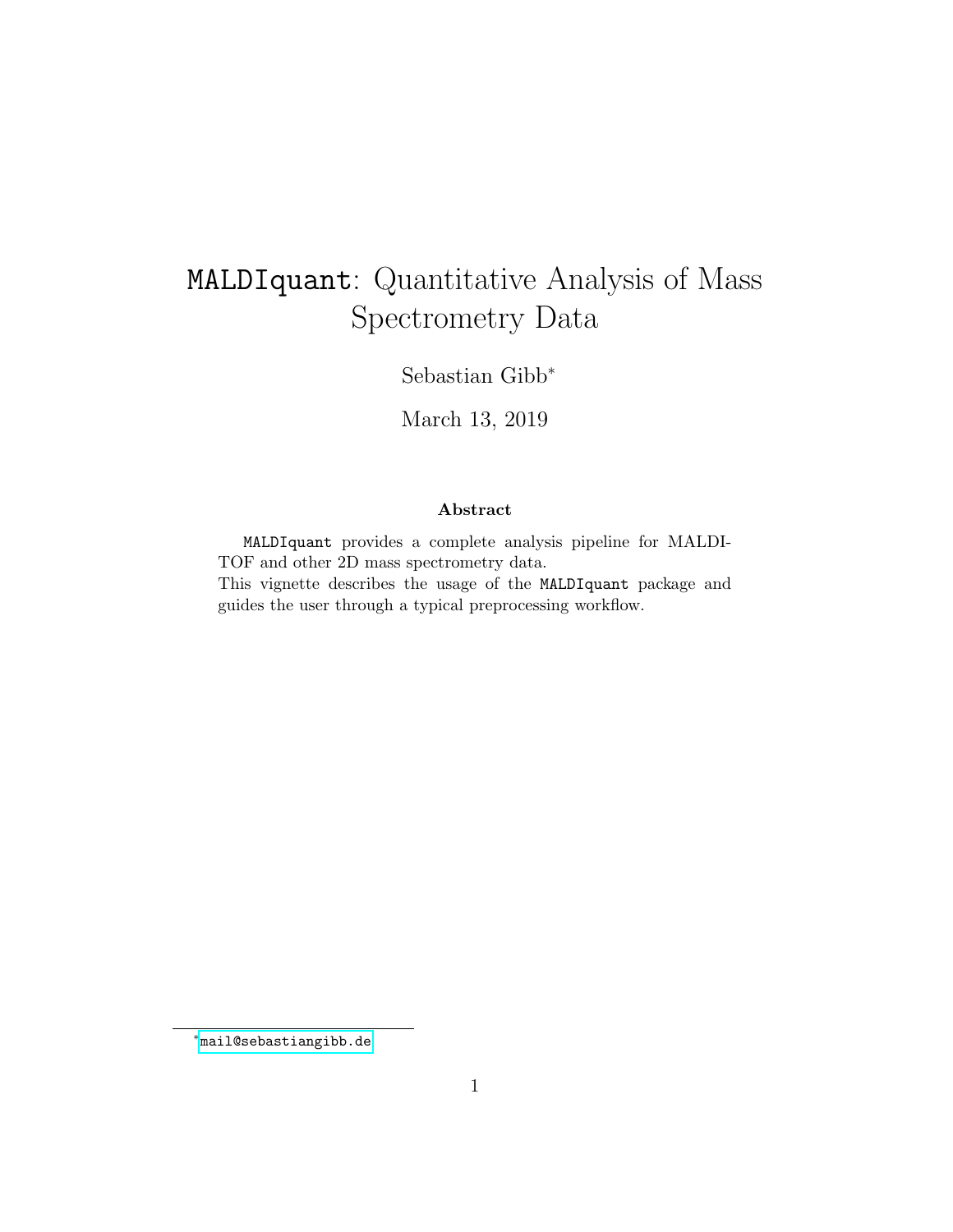# Contents

| $\mathbf{1}$ | Introduction                               | 3              |
|--------------|--------------------------------------------|----------------|
| $\bf{2}$     | Setup                                      | 3              |
|              | 3 MALDIquant objects                       | 3              |
| 4            | Workflow                                   | $\overline{4}$ |
|              | 4.1                                        | 6              |
|              | 4.2                                        | $\overline{7}$ |
|              | 4.3                                        | 9              |
|              | 4.4                                        | 9              |
|              | 4.5                                        | - 9            |
|              | Intensity Calibration/Normalization<br>4.6 | 11             |
|              | 4.7                                        | 11             |
|              | 4.8                                        | 12             |
|              | 4.9                                        | 14             |
|              |                                            | 14             |
| 5            | Summary                                    | 15             |
| 6            | <b>Session Information</b>                 | 15             |

### Foreword

MALDIquant is free and open source software for the R [\(R Core Team, 2014\)](#page-15-0) environment and under active development. If you use it, please support the project by citing it in publications:

Gibb, S. and Strimmer, K. (2012). MALDIquant: a versatile R package for the analysis of mass spectrometry data. Bioinformatics, 28(17):2270–2271

If you have any questions, bugs, or suggestions do not hesitate to contact me ([mail@sebastiangibb.de](mailto:mail@sebastiangibb.de)).

Please visit <http://strimmerlab.org/software/maldiquant/>.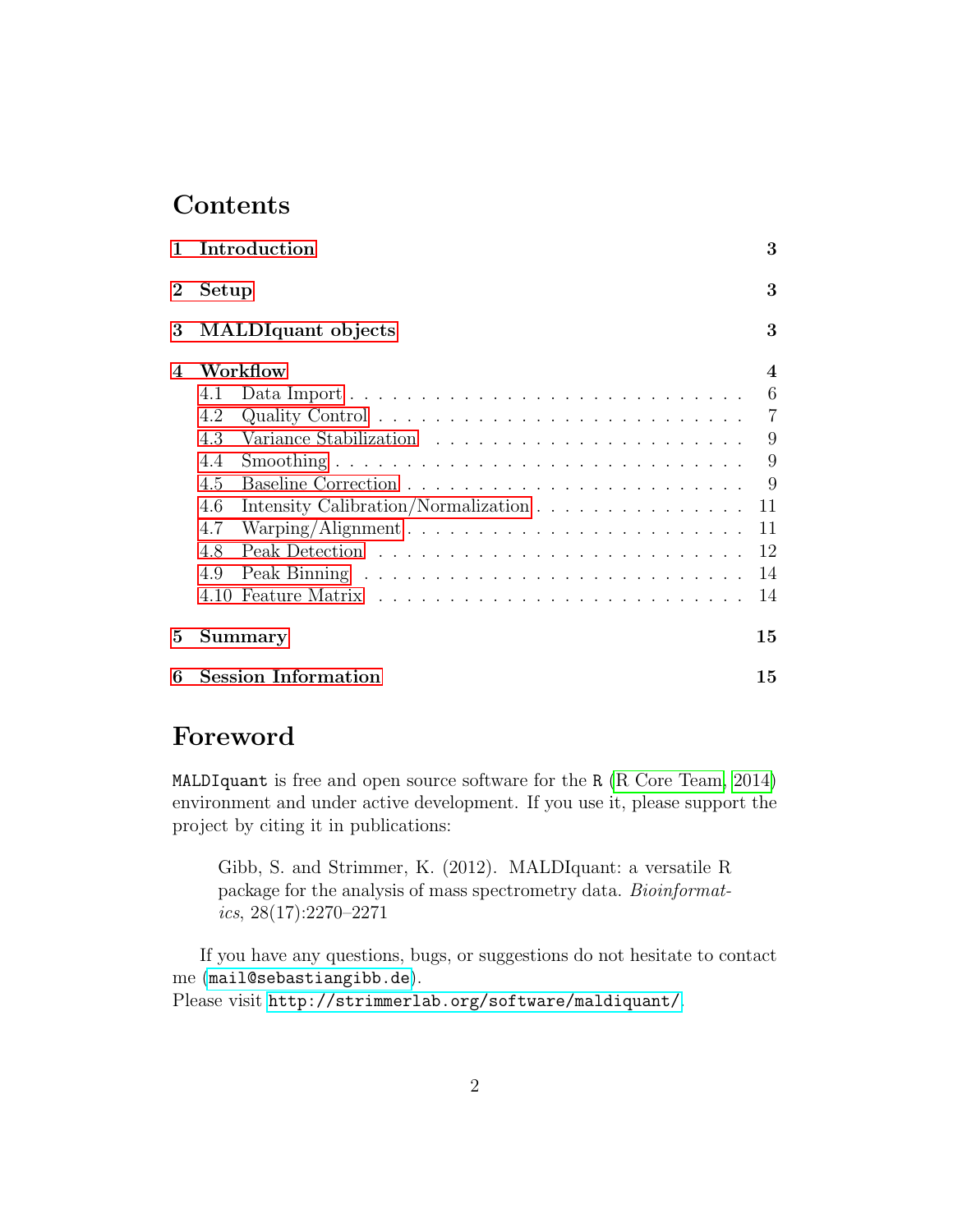### <span id="page-2-0"></span>1 Introduction

MALDIquant comprising all steps from importing of raw data, preprocessing (e.g. baseline removal), peak detection and non-linear peak alignment to calibration of mass spectra.

MALDIquant was initially developed for clinical proteomics using Matrix-Assisted Laser Desorption/Ionization (MALDI) technology. However, the algorithms implemented in MALDIquant are generic and may be equally applied to other 2D mass spectrometry data.

MALDIquant was carefully designed to be independent of any specific mass spectrometry hardware. Nonetheless, a lot of open and native file formates, e.g. binary data files from Bruker flex series instruments, mzXML, mzML, etc. are supported through the associated R package MALDIquantForeign.

# <span id="page-2-1"></span>2 Setup

After starting R we could install MALDIquant and MALDIquantForeign directly from CRAN using install.packages:

```
> install.packages(c("MALDIquant", "MALDIquantForeign"))
```
Before we can use MALDIquant we have to load the package.

```
> library("MALDIquant")
```
### <span id="page-2-2"></span>3 MALDIquant objects

MALDIquant is written in an object-oriented programming approach and uses R's S4 objects. A spectrum is represented by an MassSpectrum and a list of peaks by an MassPeaks instance. To create such objects manually we could use createMassSpectrum and createMassPeaks. In general we do not need these functions because MALDIquantForeign's import routines will generate the MassSpectrum/MassPeaks objects.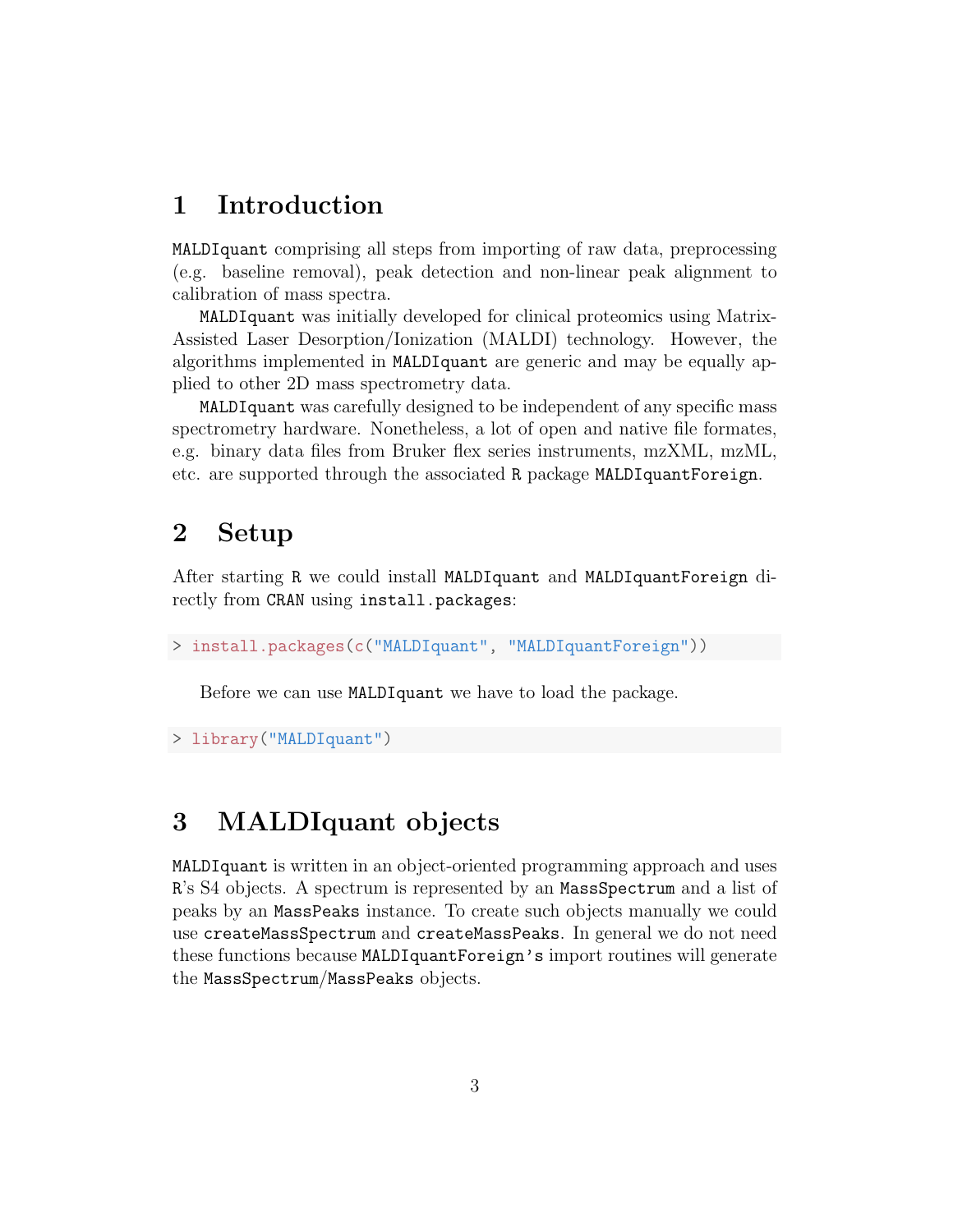```
> s <- createMassSpectrum(mass=1:10, intensity=1:10,
+ metaData=list(name="Spectrum1"))
> s
S4 class type : MassSpectrum
Number of m/z values : 10
Range of m/z values : 1 - 10Range of intensity values: 1 - 10Memory usage : 1.414 KiB
Name : Spectrum1
```
Each MassSpectrum/MassPeaks stores the mass and intensity values of a spectrum respective of the peaks. Additionally they contain a list of metadata. To access these information we use mass, intensity and metaData.

 $>$  mass(s) [1] 1 2 3 4 5 6 7 8 9 10 > intensity(s) [1] 1 2 3 4 5 6 7 8 9 10 > metaData(s) \$name [1] "Spectrum1"

# <span id="page-3-0"></span>4 Workflow

A Mass Spectrometry Analysis often follows the same workflow (see also Fig. [1\)](#page-4-0). After importing the raw data (see also the MALDIquantForeign package) we control the quality of the spectra and draw some plots. We apply a variance-stabilizing transformation and smoothing filter. Next we remove the chemical background using a Baseline Correction method. To compare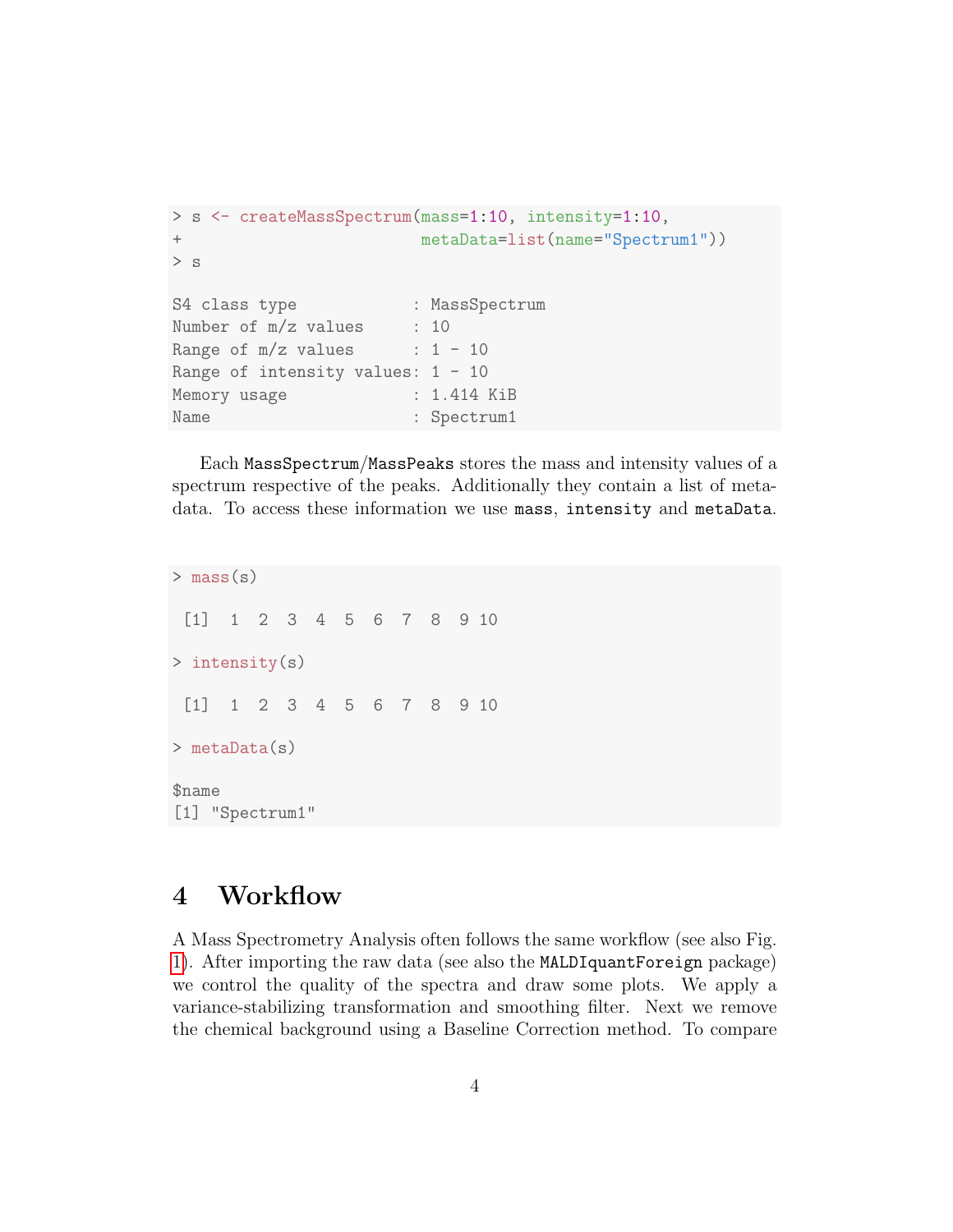the intensities across spectra we calibrate the intensity values (often called normalization) and the mass values (warping, alignment). Subsequently we perfom a Peak Detection and do some post processing like filtering etc.



<span id="page-4-0"></span>Figure 1: MS Analysis Workflow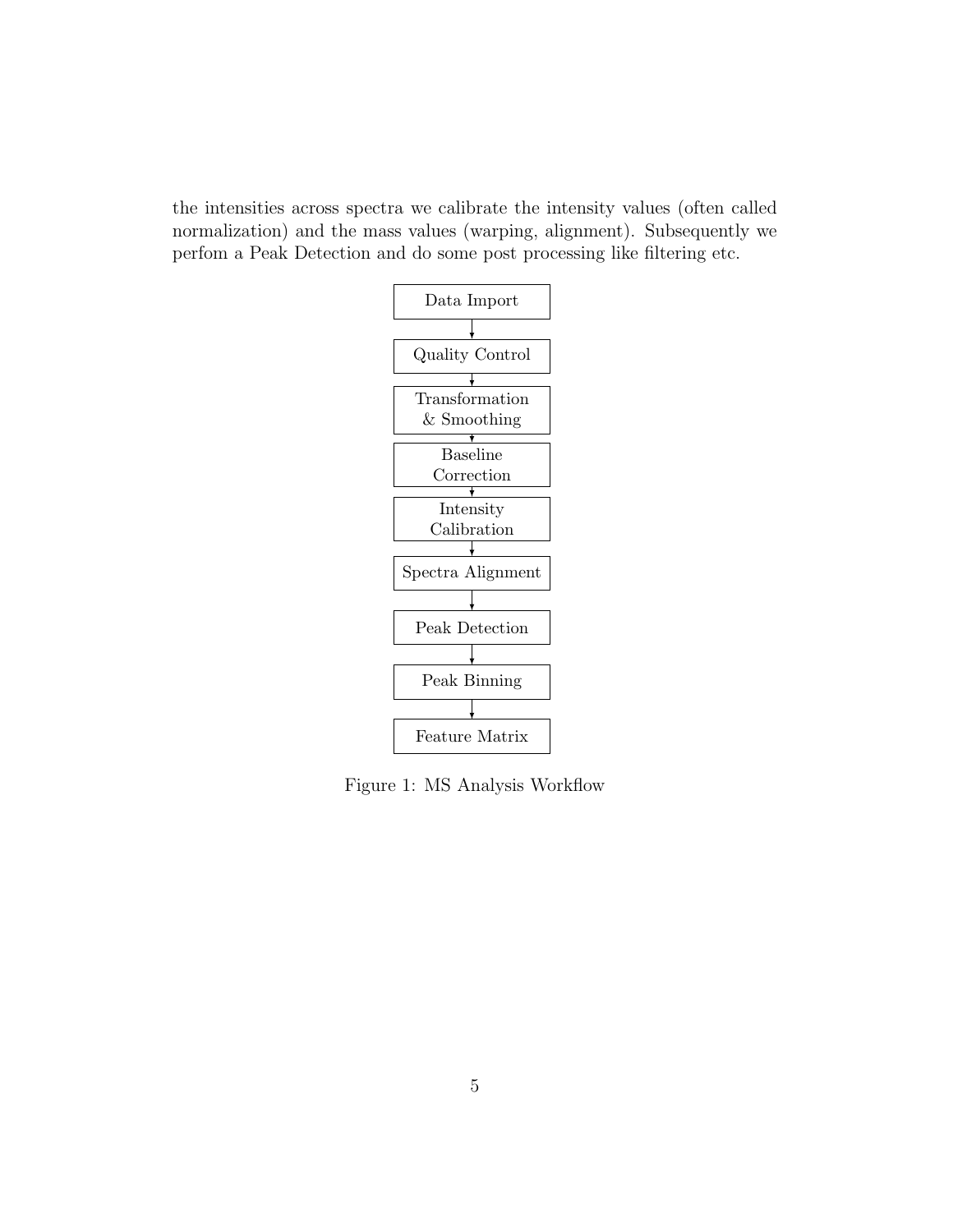#### <span id="page-5-0"></span>4.1 Data Import

Normally we will use some of the import methods provided by MALDIquantForeign, e.g. importBrukerFlex, importMzMl, etc. But in this vignette we will use a small example dataset shipped with MALDIquant. This dataset is a subset of MALDI-TOF data described in [Fiedler et al.](#page-15-1) [\(2009\)](#page-15-1).

```
> data(fiedler2009subset)
```
fiedler2009subset is a list of 16 MassSpectrum objects. The 16 spectra are 8 biological samples with 2 technical replicates.

```
> length(fiedler2009subset)
[1] 16
> fiedler2009subset[1:2]
$sPankreas_HB_L_061019_G10.M19.T_0209513_0020740_18
S4 class type : MassSpectrum
Number of m/z values : 42388
Range of m/z values : 1000.015 - 9999.734
Range of intensity values: 5 - 101840
Memory usage : 506.359 KiB
Name : Pankreas_HB_L_061019_G10.M19
File : /data/set A - discovery leipzig/control/Pankreas_HB_L_061019_G10/0_m19/1/1SLin/fid
$sPankreas_HB_L_061019_G10.M20.T_0209513_0020740_18
S4 class type : MassSpectrum
Number of m/z values : 42388
Range of m/z values : 1000.015 - 9999.734
Range of intensity values: 6 - 111862
Memory usage : 506.359 KiB
Name : Pankreas_HB_L_061019_G10.M20
File : /data/set A - discovery leipzig/control/Pankreas_HB_L_O
```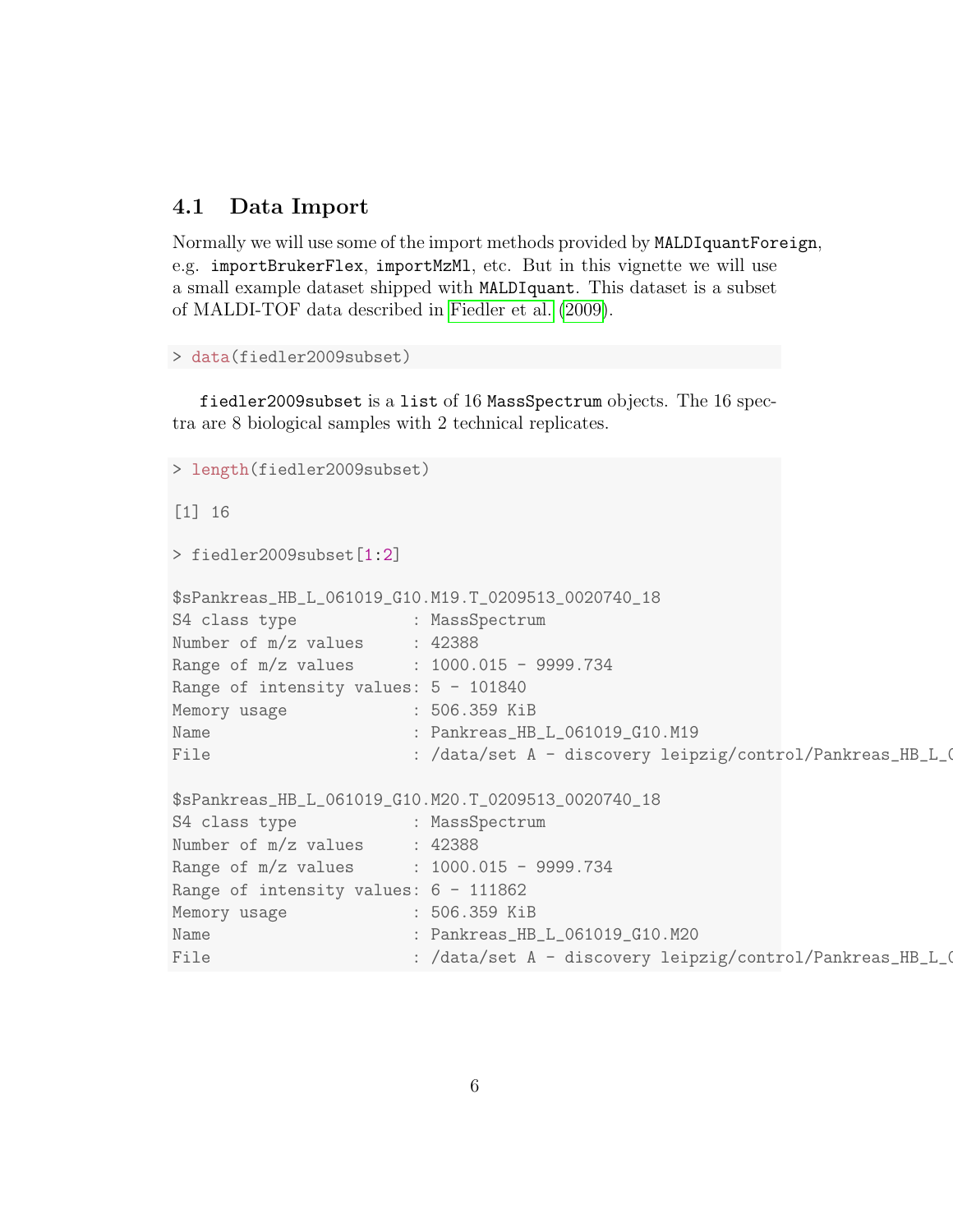#### <span id="page-6-0"></span>4.2 Quality Control

For a basic quality control we test whether all spectra contain the same number of data points and are not empty.

```
> any(sapply(fiedler2009subset, isEmpty))
[1] FALSE
> table(sapply(fiedler2009subset, length))
42388
   16
```
Subsequently we control the mass difference between each data point (should be equal or monotonically increasing) because MALDIquant is designed for profile data and not for centroided data.

```
> all(sapply(fiedler2009subset, isRegular))
```
[1] TRUE

Finally we draw some plots and inspect the spectra visually.

```
> plot(fiedler2009subset[[1]])
```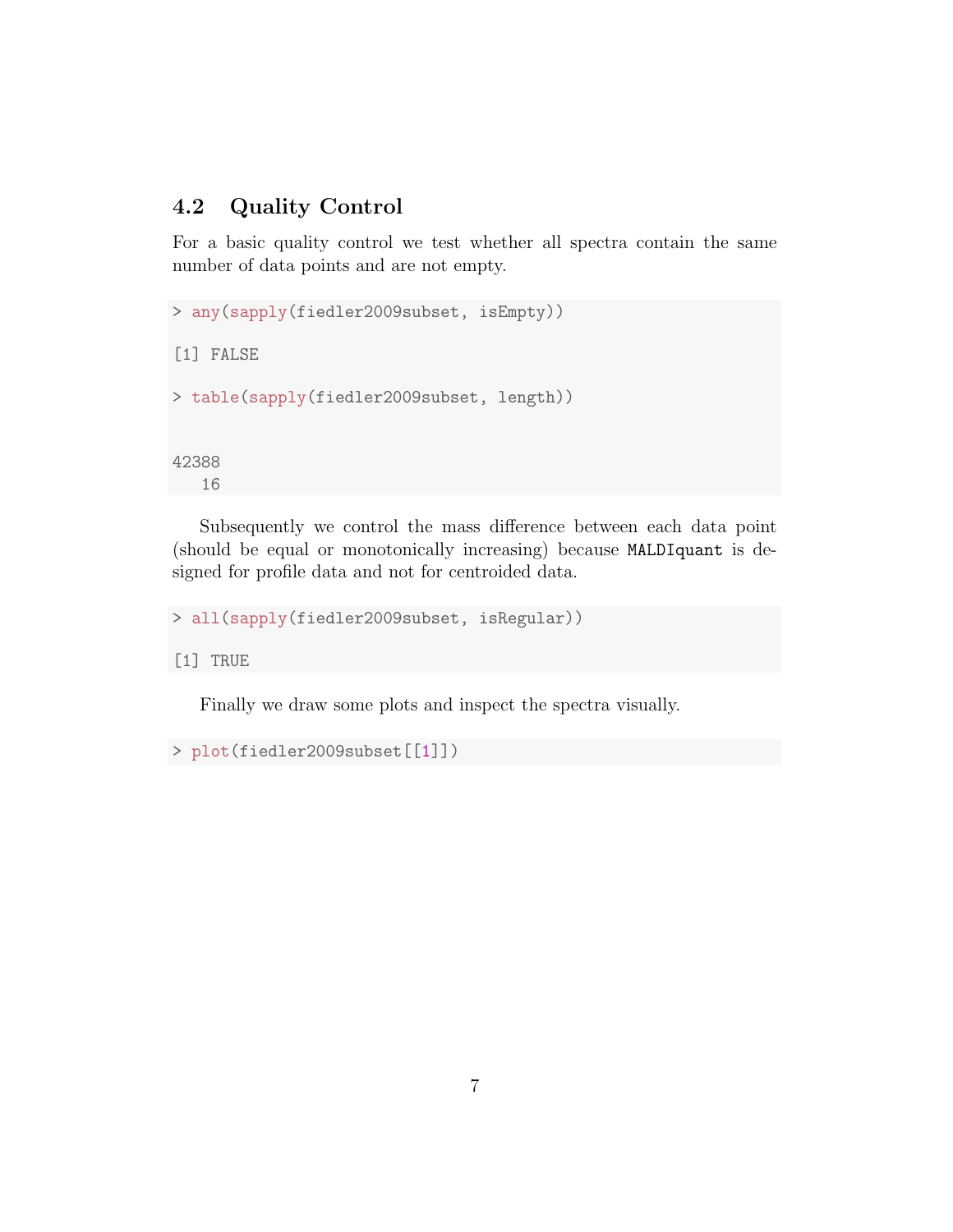

**Pankreas\_HB\_L\_061019\_G10.M19**



> plot(fiedler2009subset[[16]])



**Pankreas\_HB\_L\_061019\_D9.G18**

/data/set B − discovery heidelberg/tumor/Pankreas\_HB\_L\_061019\_D9/0\_g18/1/1SLin/fid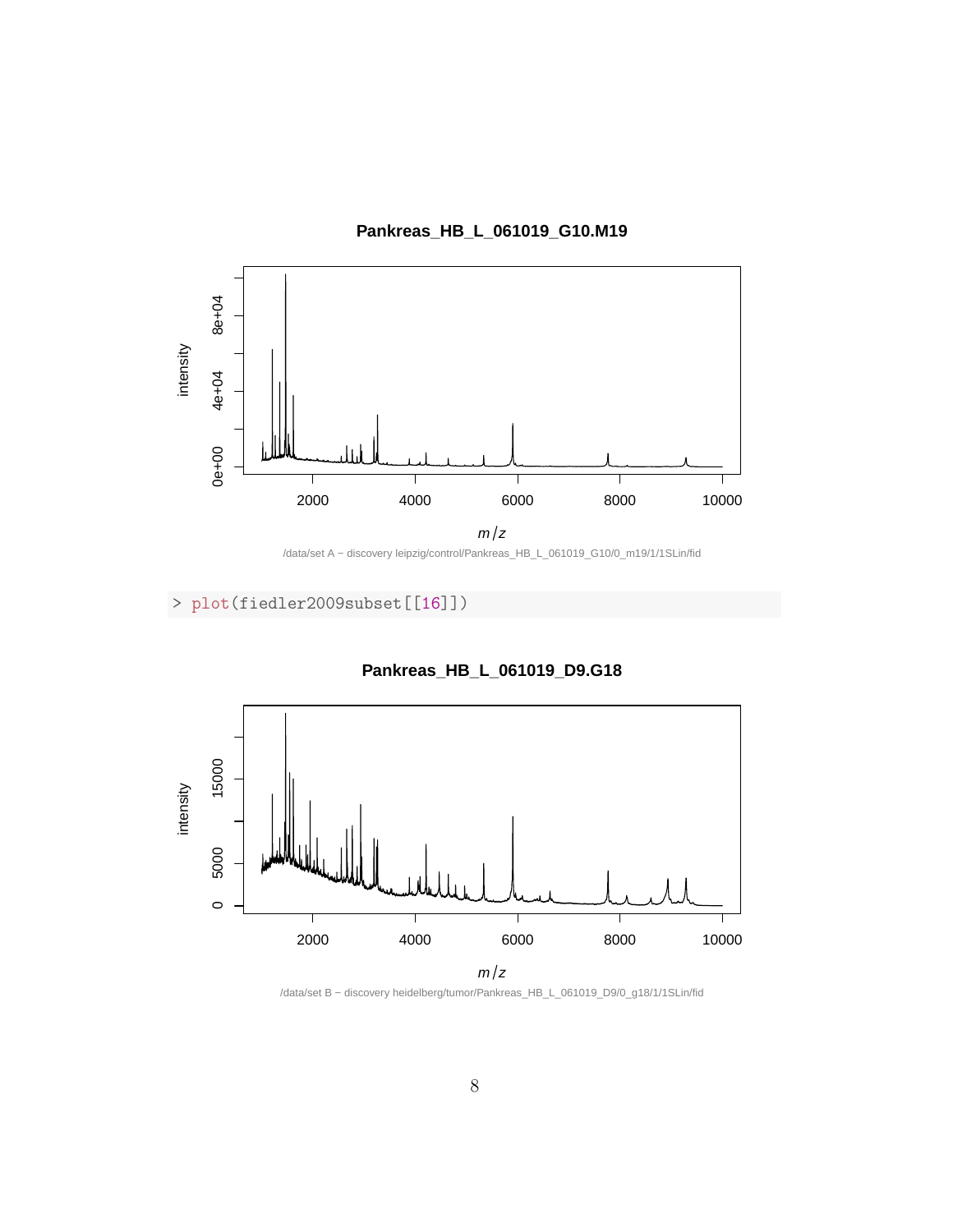#### <span id="page-8-0"></span>4.3 Variance Stabilization

We use the square root transformation to simplify graphical visualization and to overcome the potential dependency of the variance from the mean.

```
> spectra <- transformIntensity(fiedler2009subset,
+ method="sqrt")
```
#### <span id="page-8-1"></span>4.4 Smoothing

Next we use a 21 point Savitzky-Golay-Filter [\(Savitzky and Golay, 1964\)](#page-15-2) to smooth the spectra.

```
> spectra <- smoothIntensity(spectra, method="SavitzkyGolay",
+ halfWindowSize=10)
```
#### <span id="page-8-2"></span>4.5 Baseline Correction

Before we correct the baseline we visualize it. Here we use the SNIP algorithm [\(Ryan et al., 1988\)](#page-15-3).

```
> baseline <- estimateBaseline(spectra[[16]], method="SNIP",
+ iterations=100)
> plot(spectra[[16]])
> lines(baseline, col="red", lwd=2)
```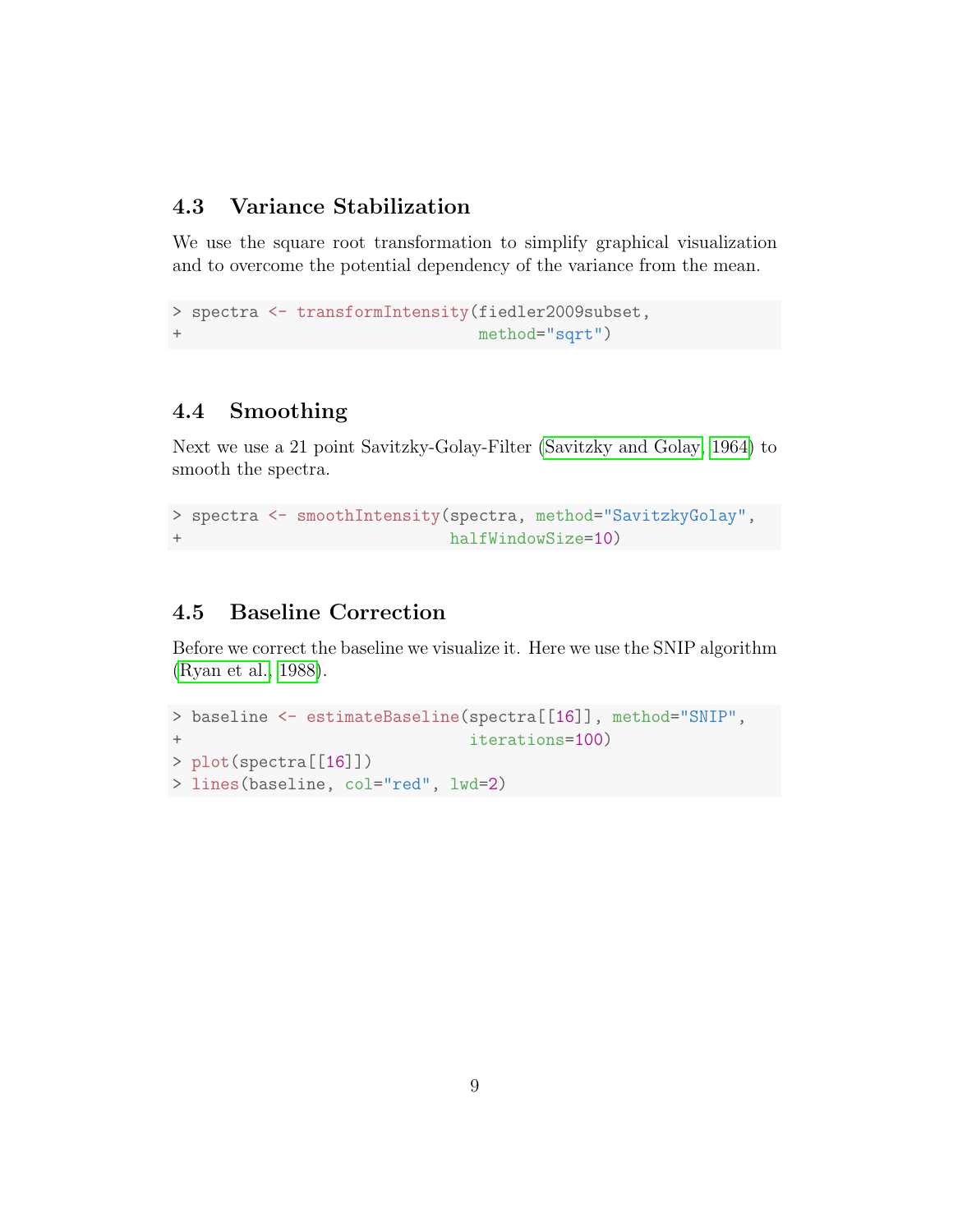

/data/set B − discovery heidelberg/tumor/Pankreas\_HB\_L\_061019\_D9/0\_g18/1/1SLin/fid

If we are satisfied with our estimated baseline we remove it.

```
> spectra <- removeBaseline(spectra, method="SNIP",
+ iterations=100)
> plot(spectra[[1]])
```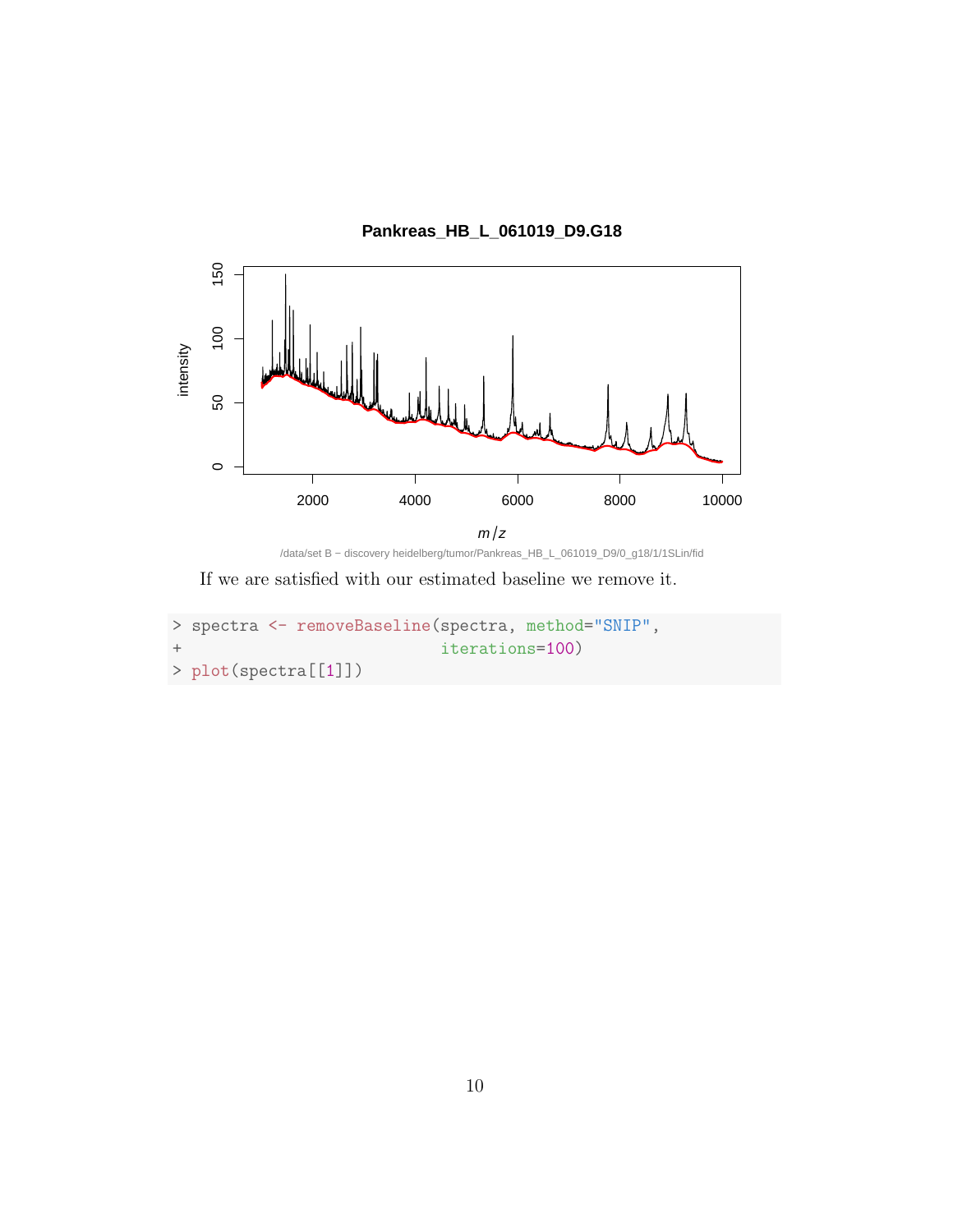

/data/set A − discovery leipzig/control/Pankreas\_HB\_L\_061019\_G10/0\_m19/1/1SLin/fid

#### <span id="page-10-0"></span>4.6 Intensity Calibration/Normalization

For better comparison and to overcome (very) small batch effects we equalize the intensity values using the Total-Ion-Current-Calibration (often called normalization).

```
> spectra <- calibrateIntensity(spectra, method="TIC")
```
### <span id="page-10-1"></span>4.7 Warping/Alignment

Now we (re)calibrate the mass values. Our alignment procedure is a peak based warping algorithm. If you need a finer control or want to investigate the impact of different parameters please use determineWarpingFunctions instead of the easier alignSpectra.

```
> spectra <- alignSpectra(spectra,
+ halfWindowSize=20,
+ SNR=2,
+ tolerance=0.002,
+ warpingMethod="lowess")
```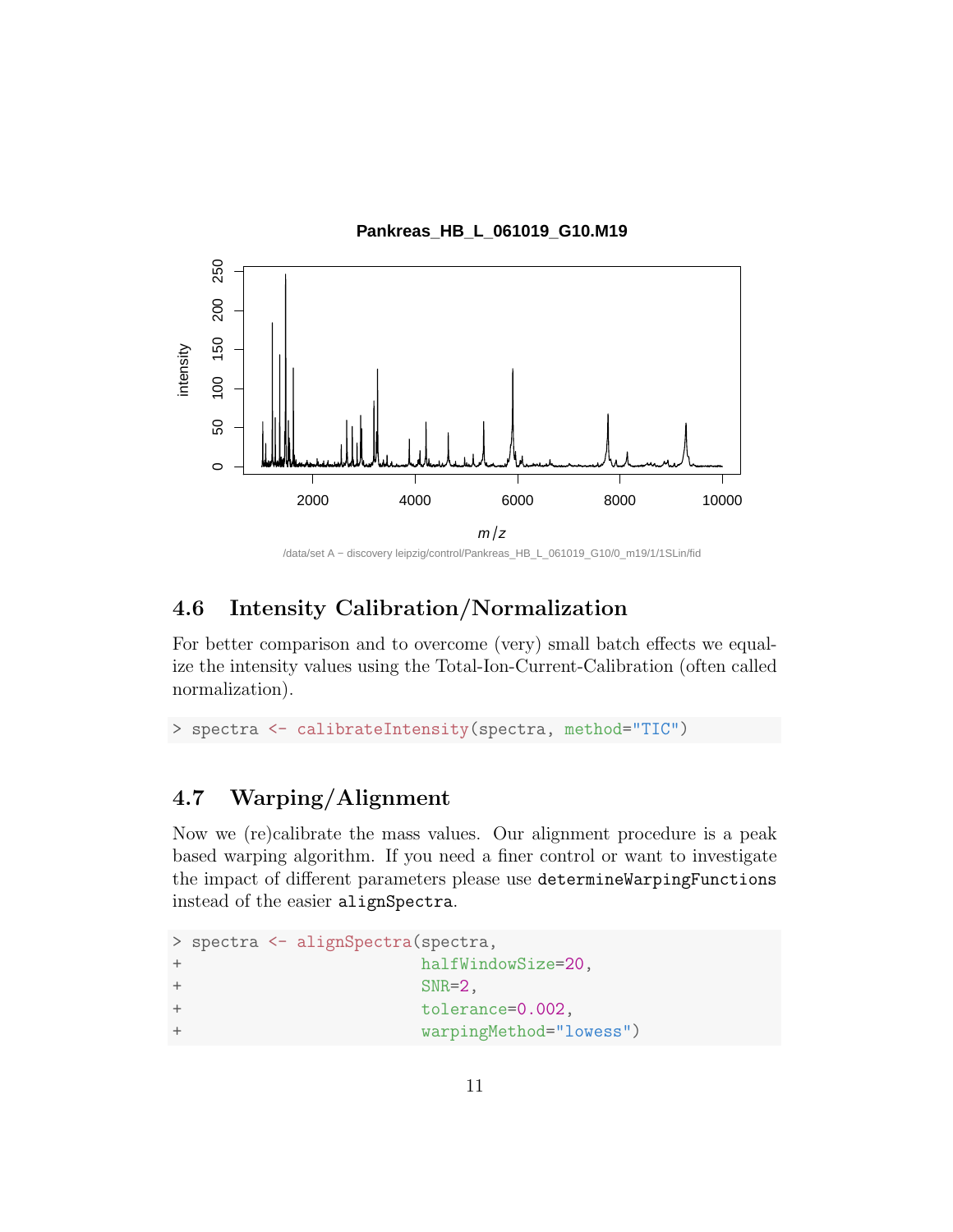Before we call the Peak Detection we want to average the technical replicates. Therefore we look for the sample name that is stored in the metadata because each technical replicate has the same sample name.

```
> samples <- factor(sapply(spectra,
                           function(x)metaData(x)$sampleName))
```
Next we use averageMassSpectra to create a mean spectrum for each biological sample.

```
> avgSpectra <- averageMassSpectra(spectra, labels=samples,
                                   method="mean")
```
#### <span id="page-11-0"></span>4.8 Peak Detection

The next crucial step is the Peak Detection. Before we perform the peak detection algorithm we estimate the noise of the spectra to get a feeling for the signal-to-noise ratio.

```
> noise <- estimateNoise(avgSpectra[[1]])
> plot(avgSpectra[[1]], xlim=c(4000, 5000), ylim=c(0, 0.002))
> lines(noise, col="red")
> lines(noise[,1], noise[, 2]*2, col="blue")
```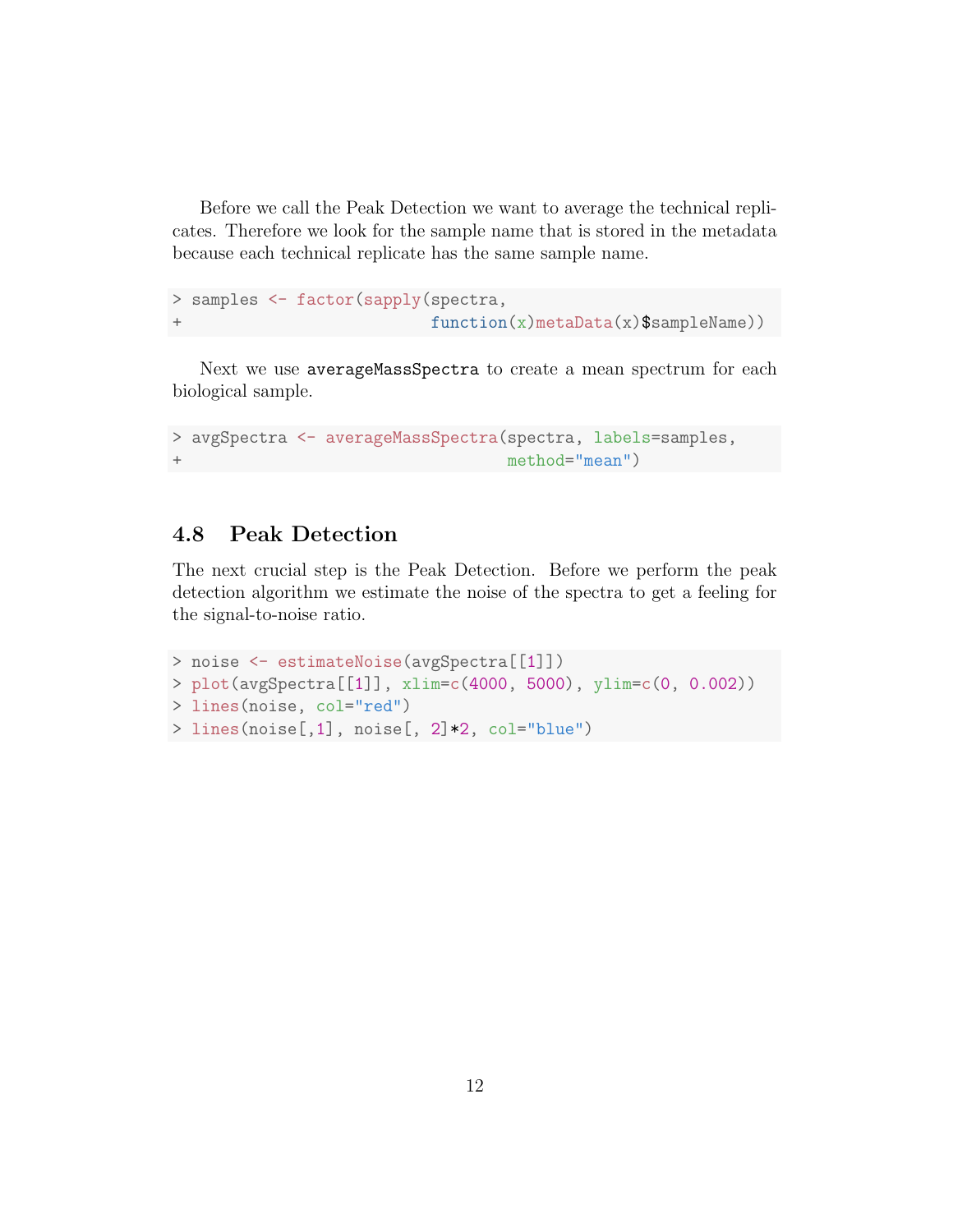

averaged spectrum composed of 2 MassSpectrum objects

We decide to use a signal-to-noise ratio of 2 (blue line).

```
> peaks <- detectPeaks(avgSpectra, method="MAD",
+ halfWindowSize=20, SNR=2)
> plot(avgSpectra[[1]], xlim=c(4000, 5000), ylim=c(0, 0.002))
> points(peaks[[1]], col="red", pch=4)
```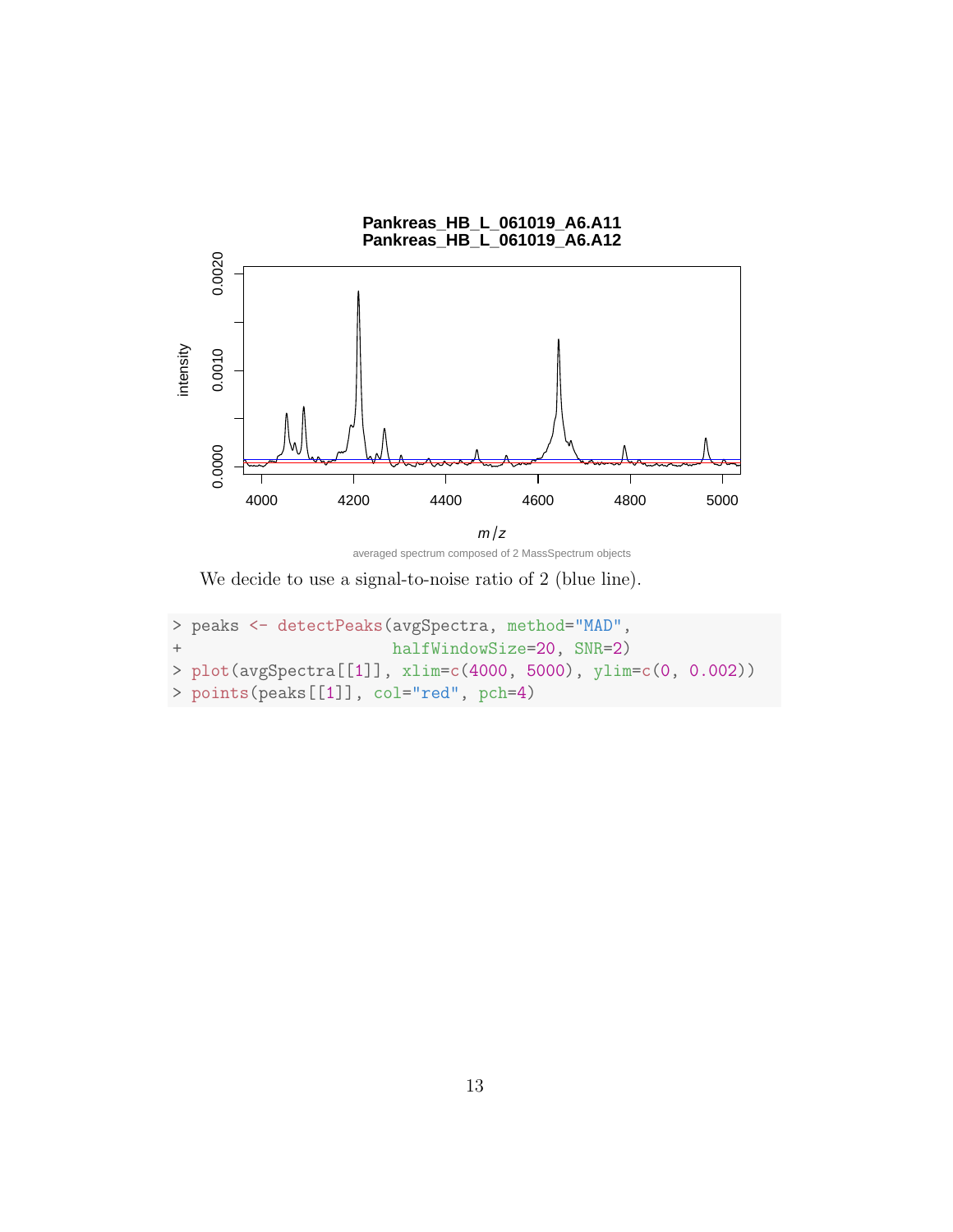

averaged spectrum composed of 2 MassSpectrum objects

#### <span id="page-13-0"></span>4.9 Peak Binning

After the alignment the peak positions (mass) are very similar but not identical. The binning is needed to make similar peak mass values identical.

> peaks <- binPeaks(peaks, tolerance=0.002)

#### <span id="page-13-1"></span>4.10 Feature Matrix

We choose a very low signal-to-noise ratio to keep as much features as possible. To remove some false positive peaks we remove less frequent peaks.

> peaks <- filterPeaks(peaks, minFrequency=0.25)

At the end of the analysis we create a feature matrix that could be used in further statistical analysis. Please note that missing values (not detected peaks) are imputed/interpolated from the corresponding spectrum.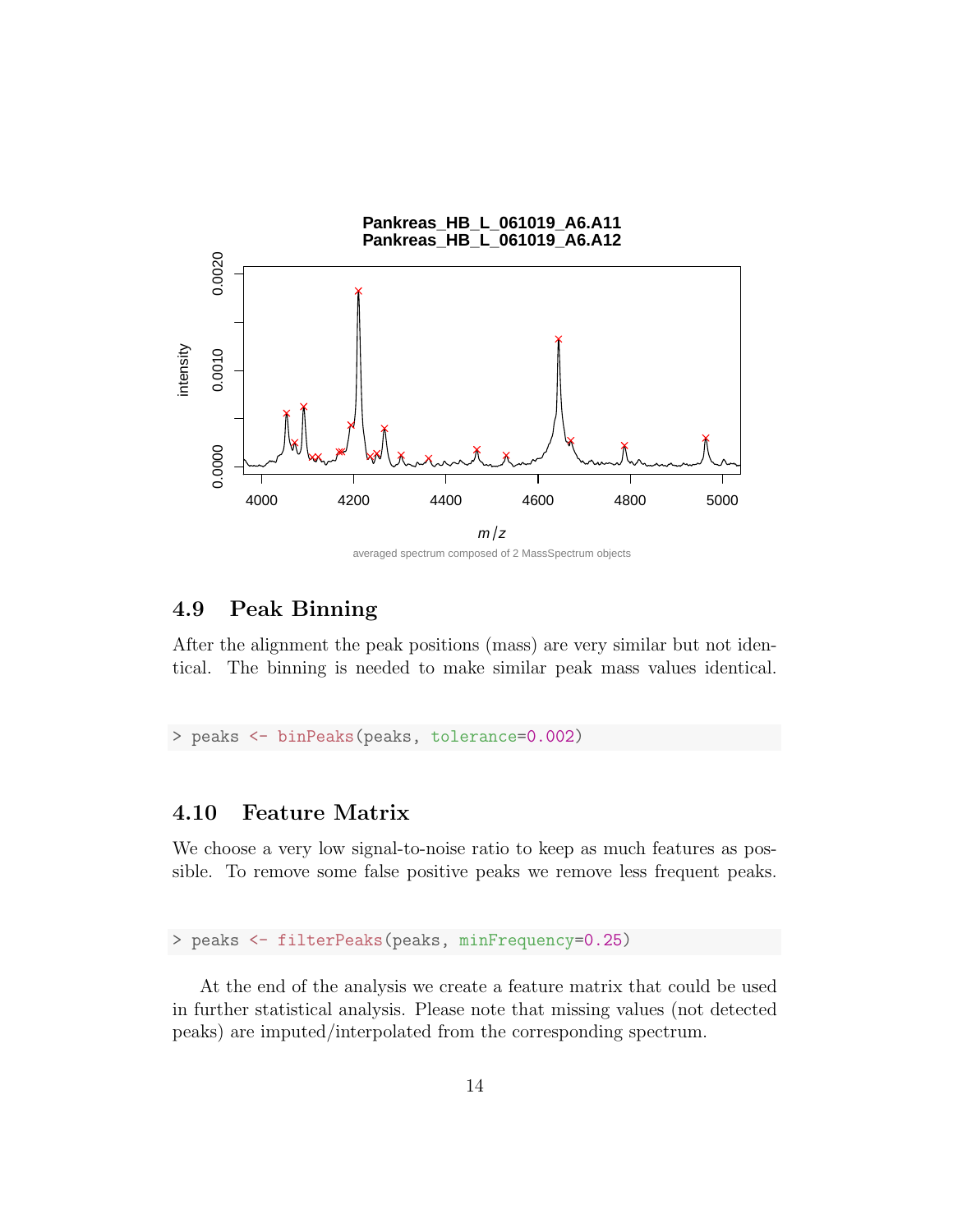```
> featureMatrix <- intensityMatrix(peaks, avgSpectra)
> head(featureMatrix[, 1:3])
    1011.73182227583 1020.6748082171 1029.40115131151
[1,] 0.0001894947 0.0007715987 0.0001093035
[2,] 0.0002144354 0.0015030560 0.0001422394
[3,] 0.0002117147 0.0004555688 0.0001303326
[4,] 0.0002314181 0.0005260977 0.0001441254
[5,] 0.0001562401 0.0024054031 0.0001198008
[6,] 0.0001600630 0.0020315191 0.0001090484
```
### <span id="page-14-0"></span>5 Summary

We shortly described a complete example workflow of a mass spectrometry data analysis. Please note that this workflow is only an example and could not cover every use case.

MALDIquant provides a lot of more functions than we mentioned in this vignette. The described functions are the most used ones but they have a lot of more parameters which could/need adjust to your data (e.g. halfWindowSize, SNR, tolerance, etc.). That's why we suggest the user to read the manual pages of theses functions carefully.

We also provide more examples in the demo directory and at:

```
http://strimmerlab.org/software/maldiquant/
```
Please do not hesitate to contact me ([mail@sebastiangibb.de](mailto:mail@sebastiangibb.de)) if you have any questions.

```
6 Session Information
```
- R Under development (unstable) (2019-01-24 r76008), x86\_64-pc-linux-gnu
- Running under: Debian GNU/Linux buster/sid
- Matrix products: default